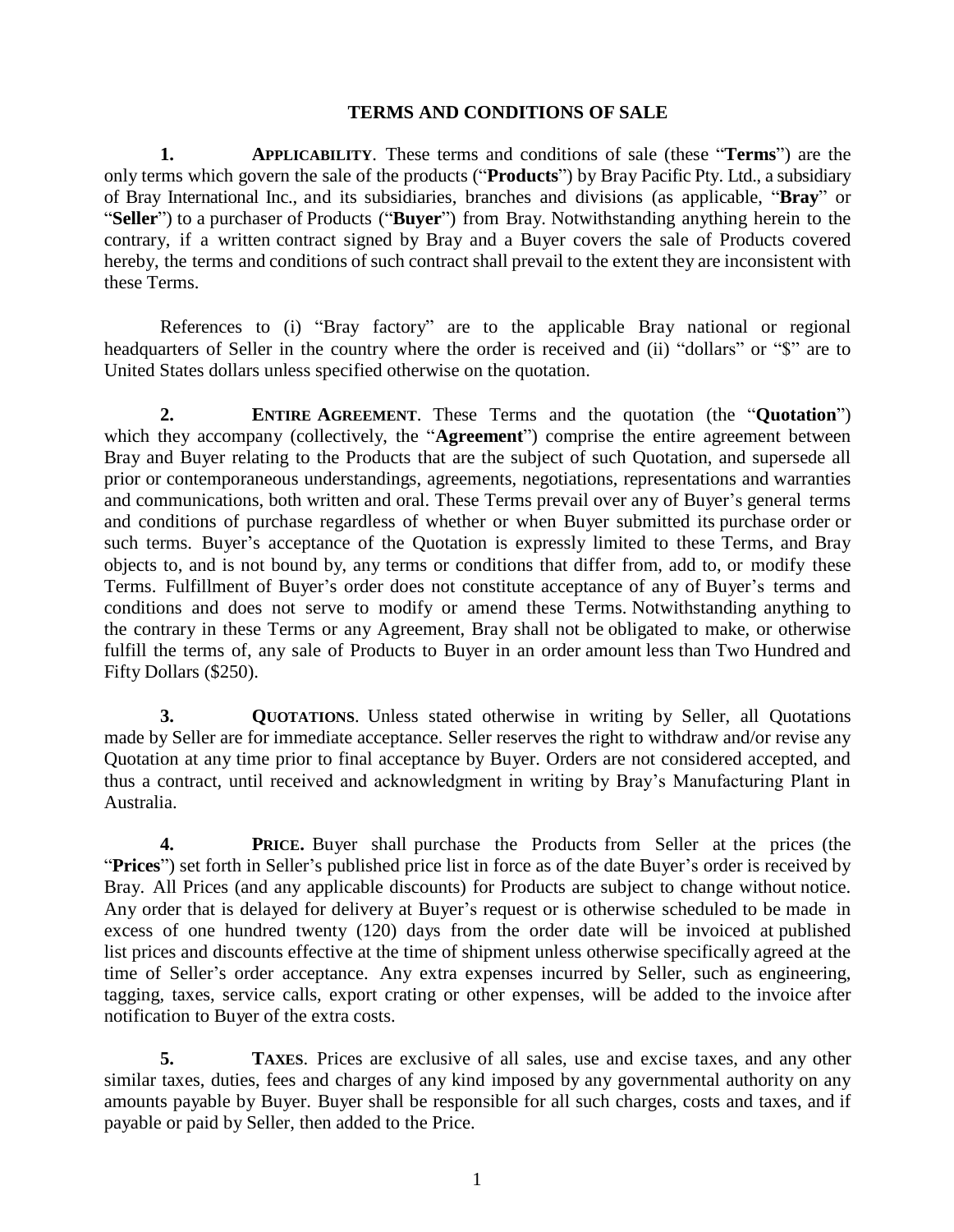## **6. PAYMENT TERMS.**

**A.** All invoices for domestic (including New Zealand) Buyers will be due net thirty (30) days from date of invoice unless otherwise stated by Seller. All invoices for international (non-U.S.) Buyers will require confirmed, irrevocable Letters of Credit due upon delivery to freight forwarder at its Australian port for shipment, unless otherwise agreed by Seller.

**B.** Buyer shall pay interest on all late payments at the lesser of: (i) the rate of one and three quarter percent (1.75%) per month service charge and (ii) the highest rate permissible under applicable law. Buyer shall reimburse Seller for all costs incurred in collecting any late payments, including, without limitation, attorney fees and court costs. In addition to all other remedies available under these Terms or at law (which are not waived by Seller's exercise of any rights hereunder), Seller shall be entitled to suspend the delivery of any Products if Buyer fails to pay any amounts when due hereunder.

**C.** Buyer shall not withhold or delay payment of any amounts due and payable by reason of any set-off of any claim, counterclaim, abatement, delay of customer payment or dispute with Seller, whether relating to Seller's breach, bankruptcy or otherwise.

**7. CREDIT.** Shipments and deliveries of Products to Buyer shall remain at all times subject to the approval of Seller's credit department. Seller, in addition to any other rights and remedies, may, at its option, decline to make shipments or deliveries hereunder except upon receipt of payment or satisfactory security or otherwise upon terms and conditions satisfactory to Seller. Should Seller elect to extend credit to Buyer, Seller may limit or deny further extensions of credit in Seller's sole discretion. Any extension of open payment terms by Seller is dependent on Buyer's ongoing ability to support its working capital requirements for its business.

# **8. DELIVERY**.

<span id="page-1-0"></span>**A.** Unless otherwise agreed in writing by the parties, Seller shall make the Products available at the Bray factory (the "**Delivery Point**"). The title to and risk of loss for Products passes to Buyer upon signing of the bill of lading by the transportation company (which signifies the delivery of the Products to the transportation company for shipment to Buyer). Buyer shall be responsible for all loading costs and provide equipment and labor reasonably suited for receipt of the Products at the Delivery Point.

**B**. Seller shall retain a security interest in the goods and their proceeds until paid in full. Buyer acknowledges this Contract constitutes a security agreement for the purposes of the Personal Properties Security Act 2009 (PPSA) and must whenever requested by Seller sign all documents and do all acts and things requested by Seller to register Seller's interest on the Personal Property Securities Register and such other register as Seller requires under the PPSA and shall not create of cause to be created a security interest over or in respect of its rights in the Goods, other than the security interest arising under this Contract. Buyer agrees to irrevocably waive any rights it may have to receive a verification statement as defined in the PPS

**C.** The Products will be delivered within a reasonable time after the receipt of Buyer's order. Delivery dates are approximate and are dependent upon prompt receipt of all necessary Buyer-furnished information and materials (if applicable).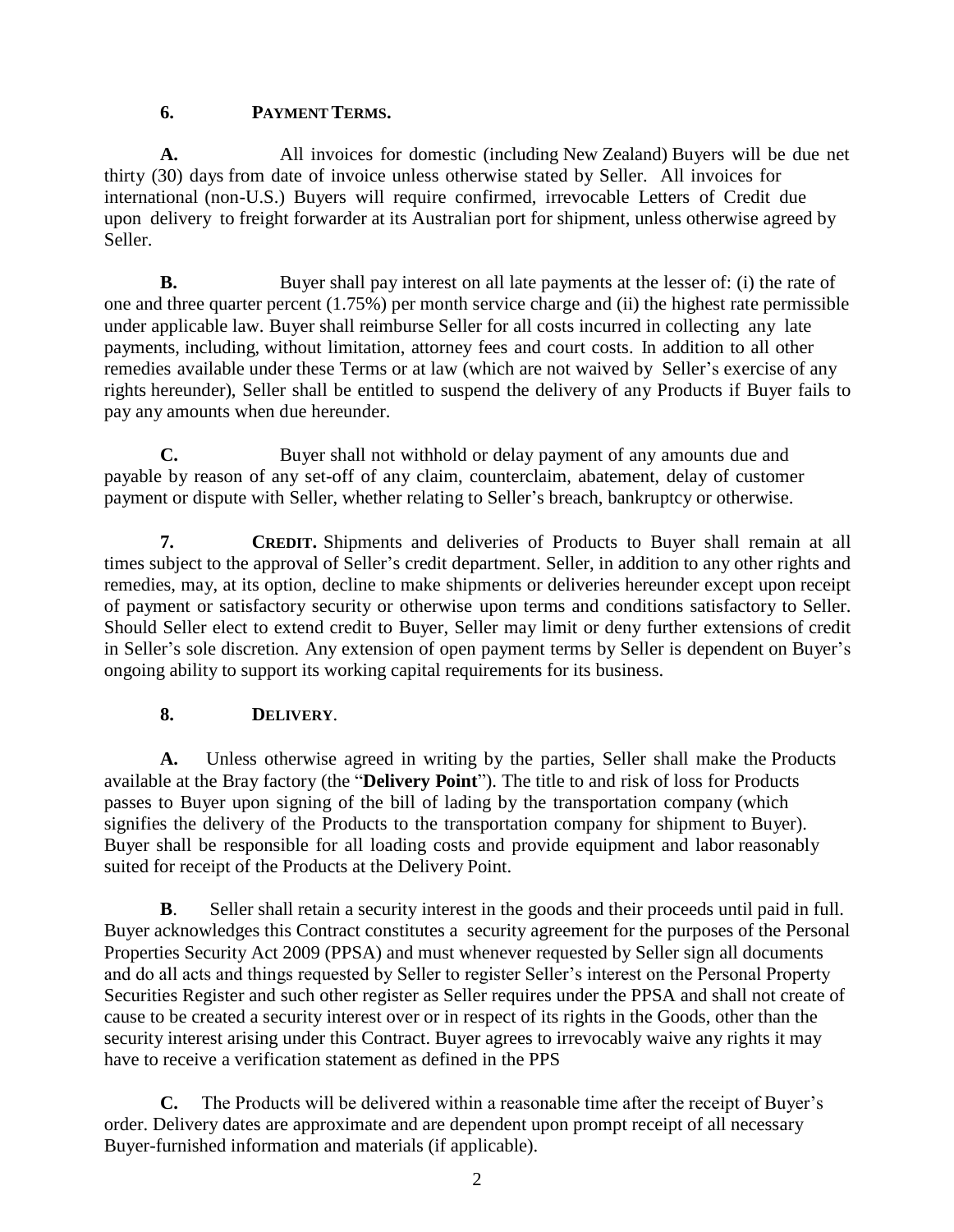**D.** All Prices are quoted ExWorks (EXW) Bray factory or such other place that Seller shall designate on the Quotation. Seller does not insure shipments beyond the Delivery Point and, therefore, all claims of lost or damaged Products in transit must be filed directly with the transportation company by Buyer. Seller shall select the method of shipment and the carrier for the Products. Seller may ship via the Buyer's choice if routing is satisfactory and rates equal to or less than Seller's normal choice. In the case of higher than normal special shipping requirements, Seller will ship the Products at Buyer's expense (including a handling fee or collect basis) and Buyer will not receive any credit for freight charges that under normal circumstances would be incurred by Seller. There may be only one destination per order.

**E**. If for any reason Buyer fails to accept delivery of Products on the date fixed pursuant to Seller's notice to Buyer that the Products are being made available for delivery at the Delivery Point: (i) risk of loss to the Products shall pass to Buyer, (ii) the Products shall be deemed to have been delivered and accepted by Buyer and (iii) Seller, at its option, may store the Products until Buyer picks them up, whereupon Buyer shall be liable for all related costs and expenses (including, without limitation, storage and insurance). Any failure of Buyer to provide appropriate instructions, documents, licenses or authorizations in connection with delivery of Products shall be deemed to be a failure of Buyer to accept delivery of Products at such time as such Products are otherwise available for delivery. Any orders held by Seller more than sixty (60) days may be treated as a cancelled and the Products deemed returned.

### <span id="page-2-0"></span>**9. INSPECTION AND REJECTION OF NONCONFORMING PRODUCTS**.

**A.** Buyer shall inspect the Products within ten (10) days of receipt ("**Inspection Period**"). Buyer will be deemed to have accepted the Products unless it notifies Seller in writing of any Nonconforming Products during the Inspection Period and furnishes such written evidence or other documentation as reasonably required by Seller. "**Nonconforming Products**" means that the Products shipped are different than those identified in Buyer's purchase order.

**B.** If Buyer timely notifies Seller of any Nonconforming Products during the Inspection Period, Seller shall, in its sole discretion, (i) replace such Nonconforming Products with conforming Products, or (ii) credit or refund the Price for such Nonconforming Products, together with any reasonable shipping and handling expenses incurred by Buyer in connection therewith. Buyer shall ship, at its expense and risk of loss, the Nonconforming Products to the Bray factory or such other place that Seller shall designate on the Quotation. Upon Seller's confirmation of the nonconforming nature of the Nonconforming Products, Seller shall credit the Buyer's expense for such shipment against the Buyer's payment obligations to Seller. If Seller exercises its option to replace such Nonconforming Products, Seller shall, after receiving Buyer's shipment of returned Nonconforming Products, ship to Buyer the replaced Products and the terms of **[Section](#page-1-0) 8(B)** shall apply for such replaced Products, except that Seller shall be responsible for the costs and expenses for such shipment.

**C.** Buyer acknowledges and agrees that the remedies set forth in **[Section](#page-2-0) 9(B)** (exercised in accordance with these Terms) are Buyer's exclusive remedies for the delivery of Nonconforming Products.

**10. CHANGE ORDER / CANCELLATIONS.** Orders received and accepted by Seller may not be changed or cancelled except on terms satisfactory to Seller and which prevent Seller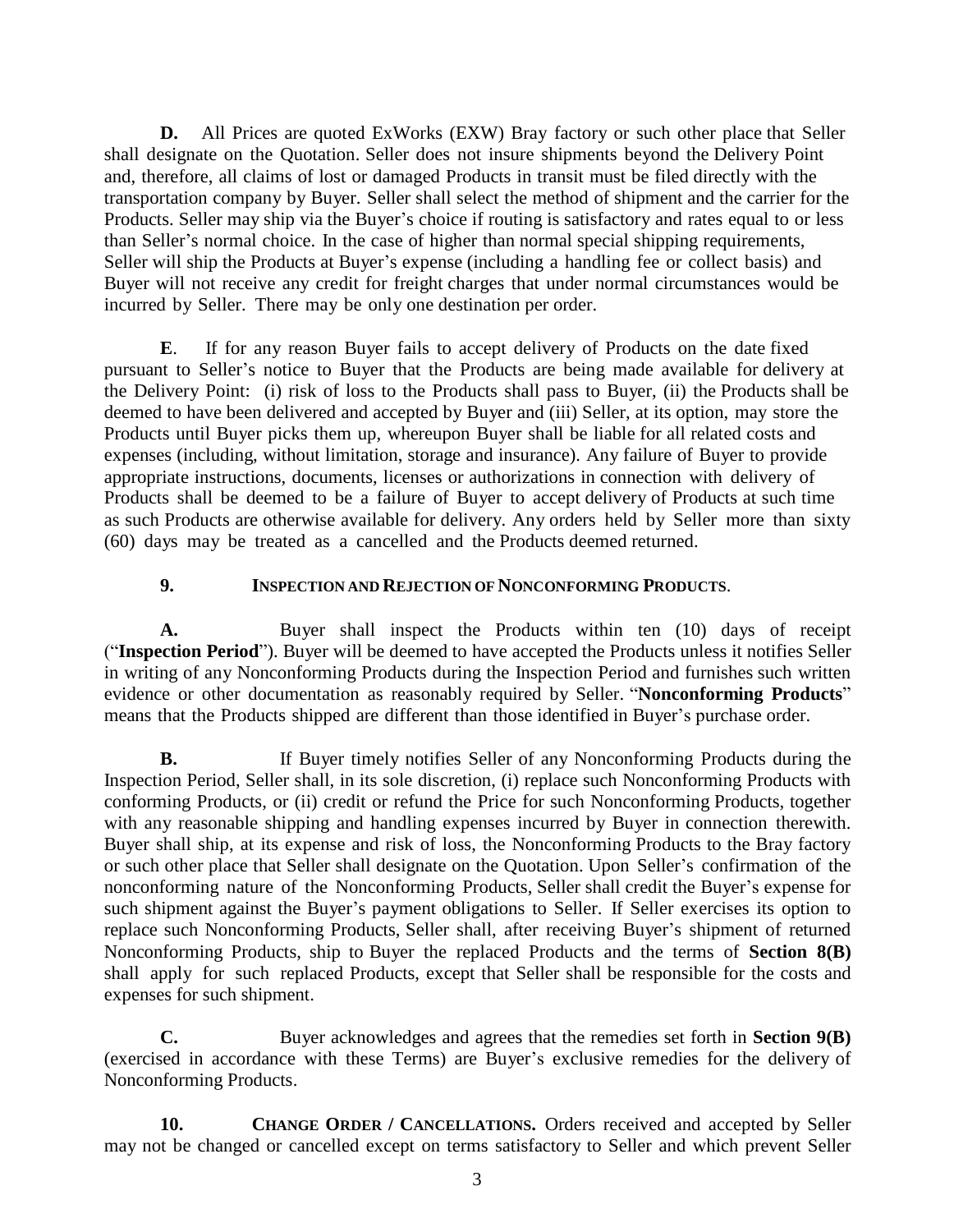from incurring any loss. Seller will not accept changes or cancellations of Products, whether standard, non-standard or special, without full reimbursement of all related expenses incurred to date. Buyer must request all cancellations and change orders in writing, and must be signed by an authorized representative of Seller to be effective. Any changes or cancellations of Projects will be subject to appropriate changes in discounts, freight costs and other charges to Buyer.

#### **11. LIMITEDWARRANTY.**

<span id="page-3-0"></span>**A.** In addition to any warranties or guarantees implied by law that cannot be excluded, Seller warrants to Buyer that for a period ending as of the earlier of twelve (12) months from the installation date and eighteen (18) months from the shipment date (as applicable, the "**Warranty Period**"), Products manufactured by Seller will be free from defects in materials and workmanship when used for the purposes for which they were designed and manufactured. Seller does not warrant the Products against chemical or stress corrosion or against any other failure other than from defects in materials or workmanship.

**B. TO THE MAXIMUM EXTENT PERMITTED BY LAW, THE EXPRESS WARRANTY SET FORTH IN SECTION 1.11(A) IS EXCLUSIVE AND IN LIEU OF ANY AND ALL OTHER WARRANTIES, EXPRESS OR IMPLIED. OTHER THAN AS SPECIFICALLY REQUIRED BY LAW, NO WARRANTY OF MERCHANTABILITY OR FITNESS FOR A PARTICULAR PURPOSE IS INTENDED OR GIVEN. WHERE A WARRANTY OR GUARANTEE IMPLIED BY LAW CANNOT BE EXCLUDED, THE LIABILITY OF THE SELLER IS LIMITED TO THE REPLACEMENT OR REPAIR OF THE PRODUCT OR PAYMENT OF THE COST TO REPLACE OR REPAIR THE PRODUCT.**

**C.** Products manufactured by a third party ("**Third Party Product**") may constitute, contain, be contained in, incorporated into, attached to or packaged together with, the Products. Third Party Products are not covered by the warranty in **[Section](#page-3-0) 11(A)**. For the avoidance of doubt, to the maximum extent allowed under applicable law, **SELLER MAKES NO REPRESENTATIONS OR WARRANTIES WITH RESPECT TO ANY THIRD PARTY PRODUCT.**

<span id="page-3-1"></span>**D.** The Seller shall not be liable for a breach of the warranty set forth in **[Section](#page-3-0) 11(A)** unless: (i) Buyer gives written notice to Seller of the defect during the Warranty Period and, in any event, within fourteen (14) days of the time when Buyer discovers or ought to have discovered the defect; (ii) Seller is given a reasonable opportunity after receiving the notice to examine such Products and Buyer (if requested to do so by Seller) returns such Products to Bray's factory or such other place that Seller shall designate on the Quotation for the examination to take place there; and (iii) Seller reasonably verifies Buyer's claim that the Products are defective. Buyer shall return (freight prepaid) the defective Product to Bray at Bray's factory or such other place that Seller shall designate on the Quotation no later than ninety (90) days of Buyer's initial written notice to Seller of the defect. Upon Seller's confirmation of Products in breach of the warranty provided under **[Section](#page-3-0) 11(A)**, Seller shall credit the Buyer's expense for shipment against the Buyer's payment obligations to Seller and, if Seller exercises its option to replace such defective Products, Seller shall ship to Buyer the replaced Products and the terms of **[Section](#page-1-0) 8(B)** shall apply for such replaced Products, except that Seller shall be responsible for the costs and expenses for such shipment.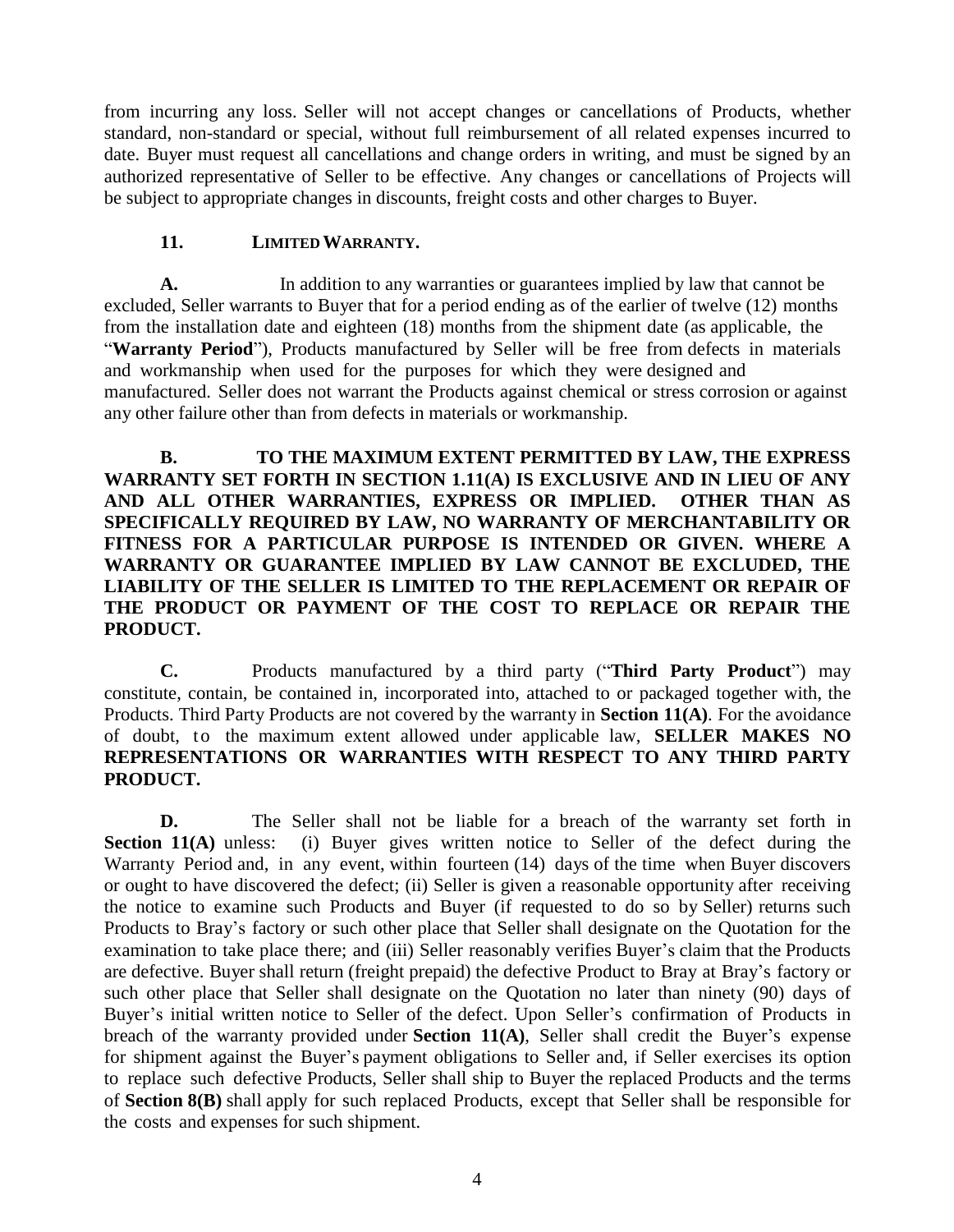**E.** The Seller shall not be liable for a breach of the warranty set forth in **[Section](#page-3-0) 11(A)** if: (i) Buyer makes any further use of such Products after giving such notice;

<span id="page-4-0"></span>(ii) the defect arises because Buyer failed to follow Seller's oral or written instructions as to the storage, installation, commissioning, use or maintenance of the Products; or (iii) Buyer alters or repairs such Products without the prior written consent of Seller.

**F.** Subject to **[Section](#page-3-1) 11(D)** and **[Section](#page-4-0) 11(E)** above, with respect to any such Products during the Warranty Period, Seller shall, in its sole discretion, either: (i) repair or replace such Products (or the defective part) or (ii) credit or refund the price of such Products at the pro rata contract rate provided that, if Seller so requests, Buyer shall, at Seller's expense, return such Products to Seller. **TO THE MAXIMUM EXTENT PERMITTED BY LAW, THE REMEDIES SET FORTH IN THIS SECTION 11(F) SHALL BE THE BUYER'S SOLE AND EXCLUSIVE REMEDY AND SELLER'S SOLE AND ENTIRE LIABILITY FOR ANY BREACH OF THE LIMITED WARRANTY SET FORTH IN [SECTION 11\(A\).](#page-3-0)**

**12. LIMITATION OFLIABILITY.**

**A. To the maximum extend allowed under applicable law, Seller shall not be liable for costs of procurement of substitute goods, consequential, indirect, incidental, special or exemplary damages, lost profits or revenues arising out of a breach of these Terms, whether or not Seller could have reasonably foreseen the possibility of such damages and irrespective of whether such losses are considered to be indirect or direct losses and includes indirect or consequential (as that concept is known in the second limb of the decision in Hadley v. Baxendale) loss and regardless of the legal or equitable theory (Contract, tort or otherwise) upon which the claim is based.**

**B. Moreover, to the maximum extent allowed under applicable law, on no event shall Seller's aggregate liability under these Terms exceed the total of the amounts paid under the applicable purchase order.**

**13. AUTHORIZED RETURNS.** All sales of Products to Buyer are made on a oneway basis and no Products may be returned without prior written approval from Seller. Generally, in addition to the requirement for prior written approval, Bray will accept returns from a Buyer only if the return request is timely made following shipment of the applicable Product(s) to Buyer and the Product(s) are in good, reusable condition and remain standard Bray products (*i.e.*, not custommade, obsolete or buyout products). In regards to any returns, Seller generally issues credit (from which Seller may deduct shipping, restocking and reconditioning expenses).

**14. INTELLECTUAL PROPERTY RIGHTS.** All copyrights, patents, trademarks, trade secrets, know-how and other intellectual property or proprietary rights pursuant to the laws of any jurisdiction worldwide ("**IP Rights**") associated with or relating to the Products shall belong solely and exclusively to Seller. Seller will retain all IP Rights used to create, embodied in, used in and otherwise relating to the Products and any of their component parts, and Buyer shall not acquire any ownership interest in any of Seller's IP Rights. Buyer shall use Seller's IP Rights only in accordance with these Terms and any instructions of Seller. No license, either express or implied, is granted in any IP Rights of Seller. If Buyer acquires any IP Rights in or relating to any Product by operation of law or otherwise, such rights are deemed and are hereby irrevocably assigned to Seller without further action. Buyer shall, at Seller's expense, execute such documents and do such things as are necessary to enable Seller to protect its IP Rights.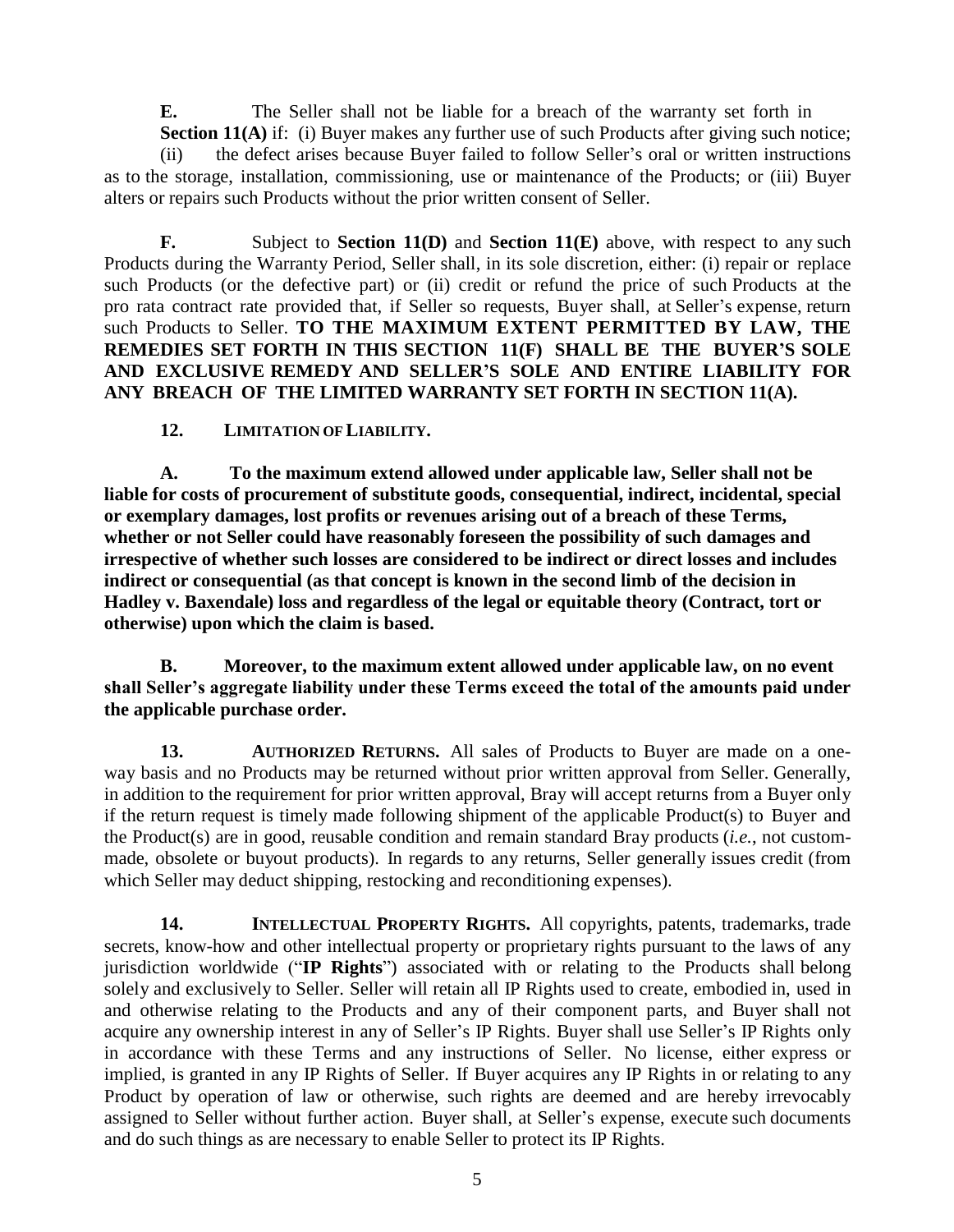**15. DESIGN CHANGES**. Seller reserves the right to change, discontinue or alter the design and construction of Products without prior notice and without further obligation.

**16. COMPLIANCE WITH LAW**. Buyer shall comply with all applicable laws, regulations and ordinances, and shall maintain in effect all the licenses, permissions, authorizations, consents and permits that it needs to carry out its obligations under the Agreement. In furtherance of the foregoing (and without limitation thereto), please note the following in regards to compliance:

**A.** *Trade Compliance*. Buyer must comply with all laws governing export/import control and regulation, including, without limitation, laws governing re exporting. If Buyer is obtaining Product(s) for resale, such compliance requires that Buyer know of the end- use, end-user, ultimate destination or other facts relating to such sale of Product(s), and be alerted to "*red flags*" in the circumstances related to such sale. Buyer is obligated to comply with Bray's trade compliance program in regards to any sale and purchase of Product(s). Buyer should contact Bray to confirm compliance with the requirements of this program.

**B.** *Anti-Corruption Laws*. Buyer must comply with all anti-corruption and bribery laws and regulations, including, without limitation the United Kingdom's Bribery Act 2010 and the United States' Foreign Corrupt Practices Act. Buyer must not pay, offer or promise to pay, directly or indirectly, anything of value for purposes of influencing an official decision or seeking influence in regards to any such decision from a person or organization affiliated with any government body, organization or business entity owned in part or in whole by a government body. Buyer must contact Bray in regards to any transaction in respect of Product(s) provided under this Agreement that could implicate such laws. Bray may immediately terminate, without any liability, any sale, agreement or association with any person violating such laws.

**17. TERMINATION**. In addition to any remedies that may be provided under the Agreement, Seller may terminate the Agreement with immediate effect upon written notice to Buyer, if Buyer: (i) fails to pay any amount when due; (ii) has not otherwise performed or complied with any of the terms of the Agreement, in whole or in part; or (iii) becomes insolvent, files a petition for bankruptcy or commences or has commenced against it proceedings relating to bankruptcy, receivership, reorganization or assignment for the benefit of creditors.

**18. WAIVER**. No waiver by Seller of any of the provisions of these Terms or the Agreement is effective unless explicitly set forth in writing and signed by Seller. No failure to exercise, or delay in exercising, any rights, remedy, power or privilege arising from the Agreement operates or may be construed as a waiver thereof. No single or partial exercise of any right, remedy, power or privilege hereunder precludes any other or further exercise thereof or the exercise of any other right, remedy, power or privilege.

**19. CONFIDENTIAL INFORMATION.** All Confidential Information (as defined below) of Seller disclosed by Seller to Buyer, whether disclosed orally or disclosed or accessed in written, electronic or other form or media, and whether or not marked, designated or otherwise identified as "confidential," in connection with these Terms or the Agreement is confidential, solely for the use of performing this Agreement and may not be disclosed or copied unless authorized in advance by Seller in writing. Upon Seller's request, Buyer shall promptly return all Confidential Information received from Seller. Seller shall be entitled to injunctive relief for any violation of this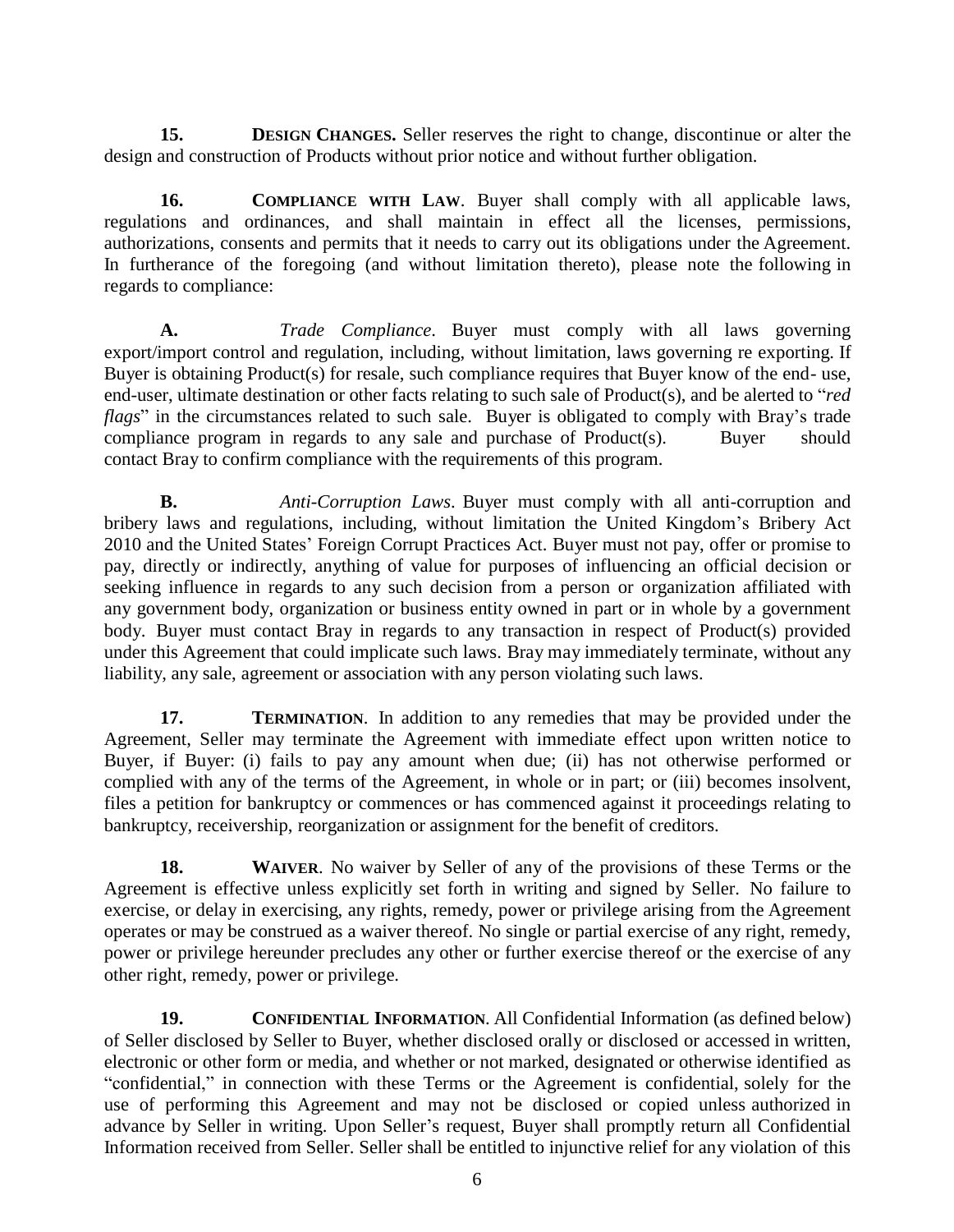Section. For purposes of this Agreement, "**Confidential Information**" means all non-public, confidential or proprietary information of Seller including, but not limited to, business affairs, business plans, trade secrets, intellectual property, specifications, samples, patterns, designs, client information, customer information, supplier information, technical data, developments, properties, systems, procedures, services, processes, methods, drawings, know- how, equipment, development plans, documents, manuals, strategies, training materials, costs, pricing, discounts or rebates, inventions, discoveries or any other confidential matters acquired in respect of the Seller or the Products.

**20. FORCE MAJEURE**. Neither Seller nor Buyer shall be in breach of contract nor liable to the other party for any delay or damages if prevented from performance of these Terms and the Agreement (other than the payment of money) by any condition of force majeure which is beyond the control and not caused by the negligence of the party so affected ("**Force Majeure**"). Force Majeure includes, but shall not be limited to, earthquakes, floods, hurricanes, named tropical storms, lightning strikes, ice storms, blizzards, icebergs, pack ice, air and sea disasters, explosions and fire, epidemics, acts of God, acts of public enemy, war, terrorism, national emergency, invasion, insurrection, riot, strike, lockout, blockade or other industrial disputes, any laws, rules, regulations, orders, directives or requirements of or interference by any government or government agency, inability or delay in obtaining supplies of adequate or suitable materials, power outage or other circumstances not within the control of the party and which, by the exercise of reasonable diligence, the party is unable to prevent or remedy, whether similar or dissimilar, foreseen or unforeseen. Seller shall have such additional time as may be reasonably necessary to perform its obligations upon the occurrence of any Force Majeure event.

**21. ASSIGNMENT**. Buyer shall not assign any of its rights or delegate any of its obligations under this Agreement without the prior written consent of Seller. Any purported assignment or delegation in violation of this Section is null and void. No assignment or delegation relieves Buyer of any of its obligations under this Agreement.

**22. AMENDMENT AND MODIFICATION**. These Terms may only be amended or modified in a writing which specifically states that it amends these Terms and is signed by an authorized representative of each of Seller and Buyer.

**23. RELATIONSHIP OF THE PARTIES**. The relationship between the parties is that of independent contractors. Nothing contained in these Terms or the Agreement shall be construed as creating any agency, partnership, joint venture or other form of joint enterprise, employment or fiduciary relationship between Seller and Buyer, and neither party shall have authority to contract for or bind the other party in any manner whatsoever.

**24. NO THIRD-PARTY BENEFICIARIES**. These Terms and the Agreement are for the sole benefit of the Seller and Buyer and their respective successors and permitted assigns, and nothing herein, express or implied, is intended to or shall confer upon any other person or entity any legal or equitable right, benefit or remedy of any nature whatsoever under or by reason of these Terms.

**25. GOVERNING LAW AND JURISDICTION.** This Agreement is governed by the laws of Victoria and both parties submit to the exclusive jurisdiction of the courts of that state. Any dispute, controversy or claim arising out of or relating to this Agreement or the breach, termination or invalidity of this Agreement shall be settled by arbitration in accordance with the UNCITRAL